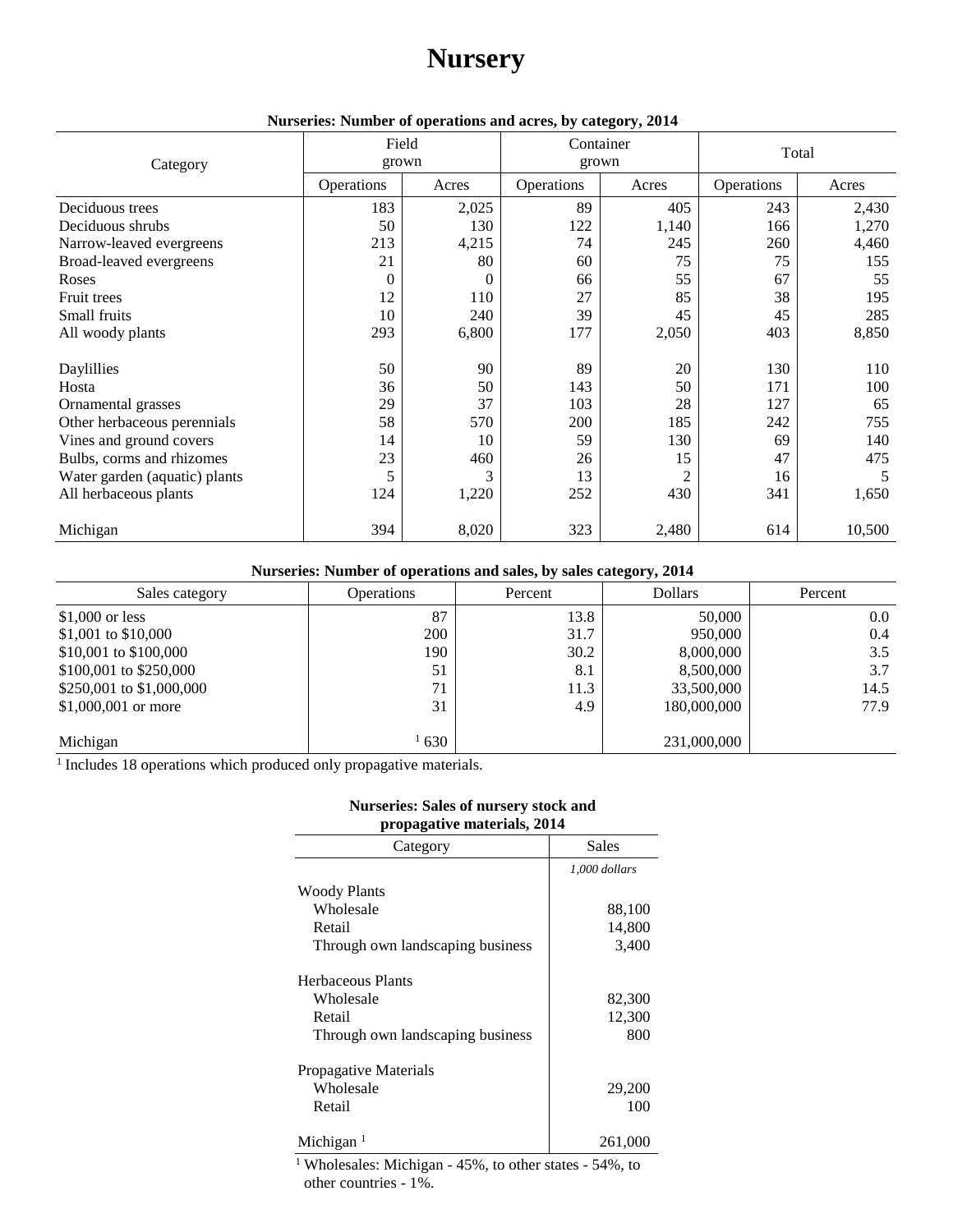**Nurseries: Number of operations and acres in production of woody plants, by size group, 1999-2014**

|                    |      | $\overline{\phantom{a}}$<br><b>Operations</b> |      | Acres  |        |       |
|--------------------|------|-----------------------------------------------|------|--------|--------|-------|
| Size group         | 1999 | 2004                                          | 2014 | 1999   | 2004   | 2014  |
| 1 acre or less     | 185  | 223                                           | 116  | 90     | 100    | 50    |
| 1.1 to 5 acres     | 272  | 308                                           | 110  | 830    | 940    | 340   |
| $5.1$ to 10 acres  | 129  | 120                                           | 48   | 1,000  | 920    | 380   |
| 10.1 to $25$ acres | 119  | 144                                           | 68   | 2,050  | 2,390  | 1,180 |
| $25.1$ to 50 acres | 65   | 64                                            | 33   | 2,230  | 2,300  | 1,250 |
| 50 acres or more   | 57   | 52                                            | 28   | 10,150 | 10,980 | 5,650 |
|                    |      |                                               |      |        |        |       |
| Michigan           | 827  | 911                                           | 403  | 16,350 | 17,630 | 8,850 |

## **Nurseries: Number of operations and acres in production of woody plants, by Michigan Department of Agriculture and Rural Development Region, 2014**

| <b>MDARD</b> | Field grown       |       |                   | Container grown | Total             |       |  |
|--------------|-------------------|-------|-------------------|-----------------|-------------------|-------|--|
| region       | <b>Operations</b> | Acres | <b>Operations</b> | Acres           | <b>Operations</b> | Acres |  |
|              | 105               | 2,555 | 51                | 45              | 136               | 2,600 |  |
| ↑            | 88                | 2,540 | 67                | 1,910           | 134               | 4,450 |  |
| 3            | 100               | 1,705 | 59                | 95              | 133               | 1,800 |  |
| Michigan     | 293               | 6,800 | 177               | 2,050           | 403               | 8,850 |  |

#### **Nurseries: Number of operations and acres in production of herbaceous plants, by size group, 1999-2014**

| $\overline{ }$<br>. . <b>.</b> . |      |                   |      |       |       |       |
|----------------------------------|------|-------------------|------|-------|-------|-------|
|                                  |      | <b>Operations</b> |      | Acres |       |       |
| Size group                       | 1999 | 2004              | 2014 | 1999  | 2004  | 2014  |
| 0.5 acre or less                 | 274  | 314               | 200  | 75    | 65    | 40    |
| $0.6$ to 1 acre                  | 88   | 86                | 63   | 75    | 70    | 55    |
| 1.1 to 5 acres                   | 113  | 109               | 59   | 250   | 235   | 145   |
| 5.1 acres or more                | 32   | 40                | 19   | 1,550 | 2,600 | 1,410 |
| Michigan                         | 507  | 549               | 341  | 1,950 | 2,970 | 1,650 |

#### **Nurseries: Number of operations and acres in production of herbaceous plants, by Michigan Department of Agriculture and Rural Development region, 2014**

| <b>MDARD</b> | Field grown       |                   |                   | Container grown  | Total             |                    |  |
|--------------|-------------------|-------------------|-------------------|------------------|-------------------|--------------------|--|
| region       | <b>Operations</b> | Acres             | <b>Operations</b> | Acres            | <b>Operations</b> | Acres              |  |
| ∍<br>3       | 43<br>43<br>38    | 50<br>1,130<br>40 | 69<br>102<br>81   | 120<br>270<br>40 | 105<br>128<br>108 | 170<br>1,400<br>80 |  |
| Michigan     | 124               | 1,220             | 252               | 430              | 341               | 1,650              |  |

| <b>Nurseries: Number of operations and</b><br>area in |            |               |  |  |
|-------------------------------------------------------|------------|---------------|--|--|
| production of propagative materials, 2014             |            |               |  |  |
| Category                                              | Operations | $1,000$ sq ft |  |  |
| Woody plants                                          | 82         | 7,970         |  |  |
| Herbaceous plants                                     | 84         | 1,750         |  |  |
| Michigan                                              | 112        | 9.720         |  |  |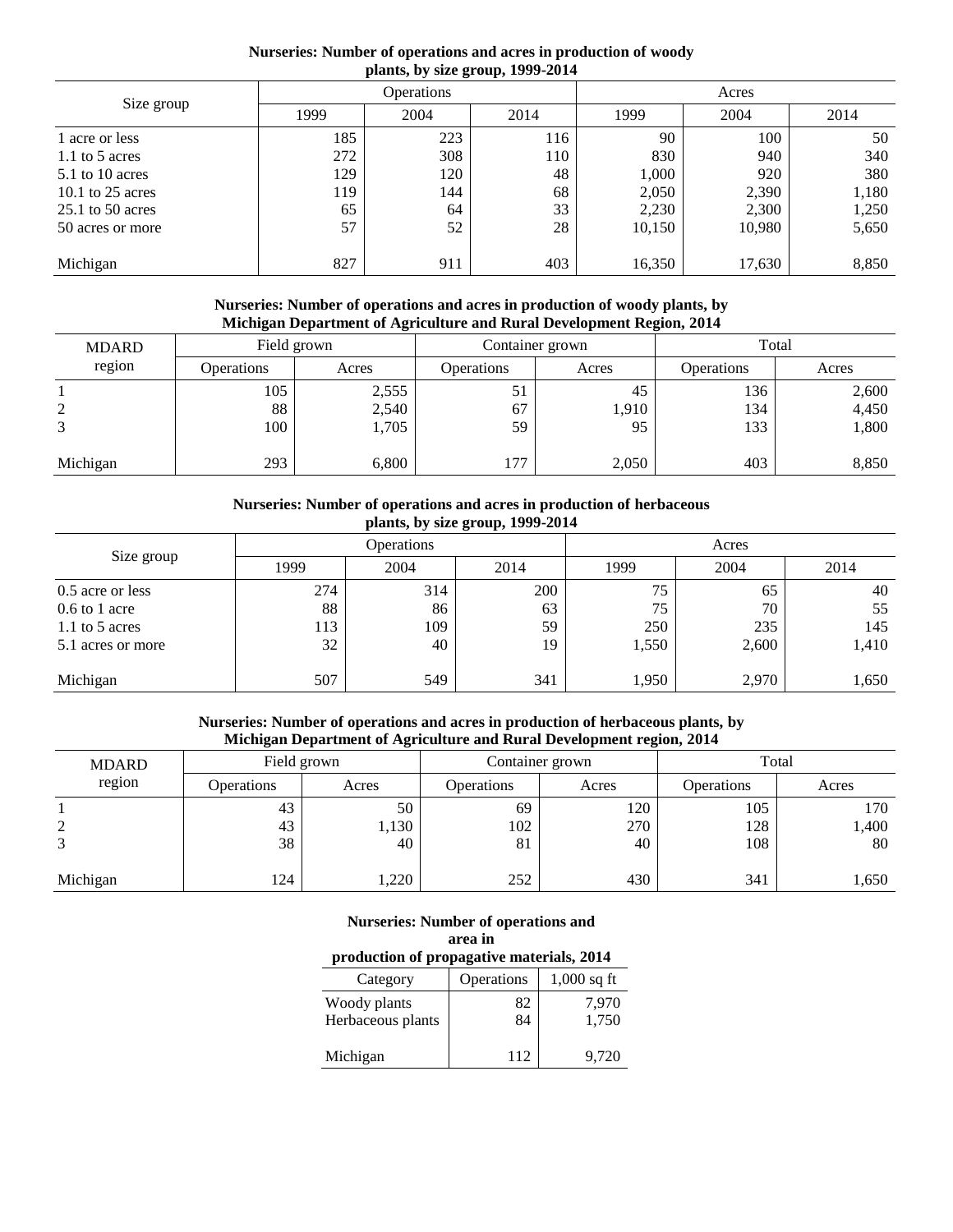**Nurseries: Number of operations and acres, by county and Michigan Department of Agriculture and Rural Development region, 2014**

**Nurseries: Number of operations and acres, by county and Michigan Department of Agriculture and Rural Development region, 2014**

| County and<br><b>MDARD</b> region | Operations     | Acres | County and<br>MDA region                                                | Operations     | Acres  |
|-----------------------------------|----------------|-------|-------------------------------------------------------------------------|----------------|--------|
| Alcona                            | 1              |       | Allegan                                                                 | 28             | 1,100  |
| Alger                             | $\overline{4}$ |       | Barry                                                                   | $\overline{2}$ |        |
| Alpena                            | $\mathbf{1}$   |       | Berrien                                                                 | 31             | 460    |
| Antrim                            | 9              |       | <b>Branch</b>                                                           | 5              | 5      |
| Arenac                            | 1              |       | Calhoun                                                                 | 9              | 85     |
| Baraga                            | $\mathbf{1}$   |       | Cass                                                                    | 7              | 15     |
| Bay                               | $\overline{7}$ | 65    | Ionia                                                                   | 5              |        |
| Benzie                            | 3              | 5     | Kalamazoo                                                               | 21             | 115    |
| Charlevoix                        | 3              |       | Kent                                                                    | 26             | 170    |
| Cheboygan                         | $\mathbf{1}$   |       | Ottawa                                                                  | 68             | 2,890  |
| Chippewa                          | $\overline{c}$ |       | St. Joseph                                                              | 6              |        |
| Clare                             | $\,1\,$        |       | Van Buren                                                               | 20             | 330    |
| Delta                             | $\mathbf{1}$   |       | Others $1$                                                              |                | 680    |
| Emmet                             | 12             | 100   | <b>Region 2</b>                                                         | 228            | 5,850  |
| Genesee                           | 15             | 160   |                                                                         |                |        |
| Gladwin                           | $\overline{c}$ |       | Clinton                                                                 | 13             | 85     |
| <b>Grand Traverse</b>             | $\overline{7}$ |       | Eaton                                                                   | 10             | 80     |
| Houghton                          | $\mathbf{1}$   |       | Gratiot                                                                 | 3              |        |
| Huron                             | 5              |       | Hillsdale                                                               | 5              |        |
| Iosco                             | $\overline{c}$ |       | Ingham                                                                  | 16             |        |
| Isabella                          | 5              |       | Jackson                                                                 | 10             | 155    |
| Kalkaska                          | $\overline{2}$ |       | Lenawee                                                                 | 12             | 110    |
| Lapeer                            | 14             | 185   | Livingston                                                              | 17             | 220    |
| Leelanau                          | 12             | 25    | Macomb                                                                  | 12             |        |
| Luce                              | $\mathbf{1}$   |       | Monroe                                                                  | 22             |        |
| Mackinac                          | $\mathbf{1}$   |       | Oakland                                                                 | 26             | 170    |
| Manistee                          | $\overline{7}$ |       | St. Clair                                                               | 8              |        |
| Marquette                         | $\overline{c}$ |       | Shiawassee                                                              | 6              |        |
| Mason                             | 6              | 195   | Washtenaw                                                               | 23             | 280    |
| Mecosta                           | $\mathbf{1}$   |       | Wayne                                                                   | 17             |        |
| Midland                           | 5              |       | Others $1$                                                              |                | 780    |
| Missaukee                         | 4              |       | <b>Region 3</b>                                                         | 200            | 1,880  |
| Montcalm                          | 9              |       |                                                                         |                |        |
| Muskegon                          | 9              |       | Michigan                                                                | 2630           | 10,500 |
| Newaygo                           | 6              | 75    |                                                                         |                |        |
| Oceana                            | $\overline{c}$ |       | <sup>1</sup> Not published separately to avoid disclosure of individual |                |        |
| Ogemaw                            | $\overline{2}$ |       | operations.                                                             |                |        |
| Osceola                           |                |       | <sup>2</sup> Includes 16 operations which produced only propagative     |                |        |
| Otsego                            | $\frac{2}{2}$  |       | materials.                                                              |                |        |
| Saginaw                           | 17             |       |                                                                         |                |        |
| Sanilac                           | $\sqrt{6}$     |       |                                                                         |                |        |
| Schoolcraft                       | $\mathbf{1}$   |       |                                                                         |                |        |
| Tuscola                           | $\mathfrak{Z}$ |       |                                                                         |                |        |
| Wexford                           | 4              | 10    |                                                                         |                |        |
| Others $1$                        |                | 1,950 |                                                                         |                |        |
| <b>Region 1</b>                   | 202            | 2,770 |                                                                         |                |        |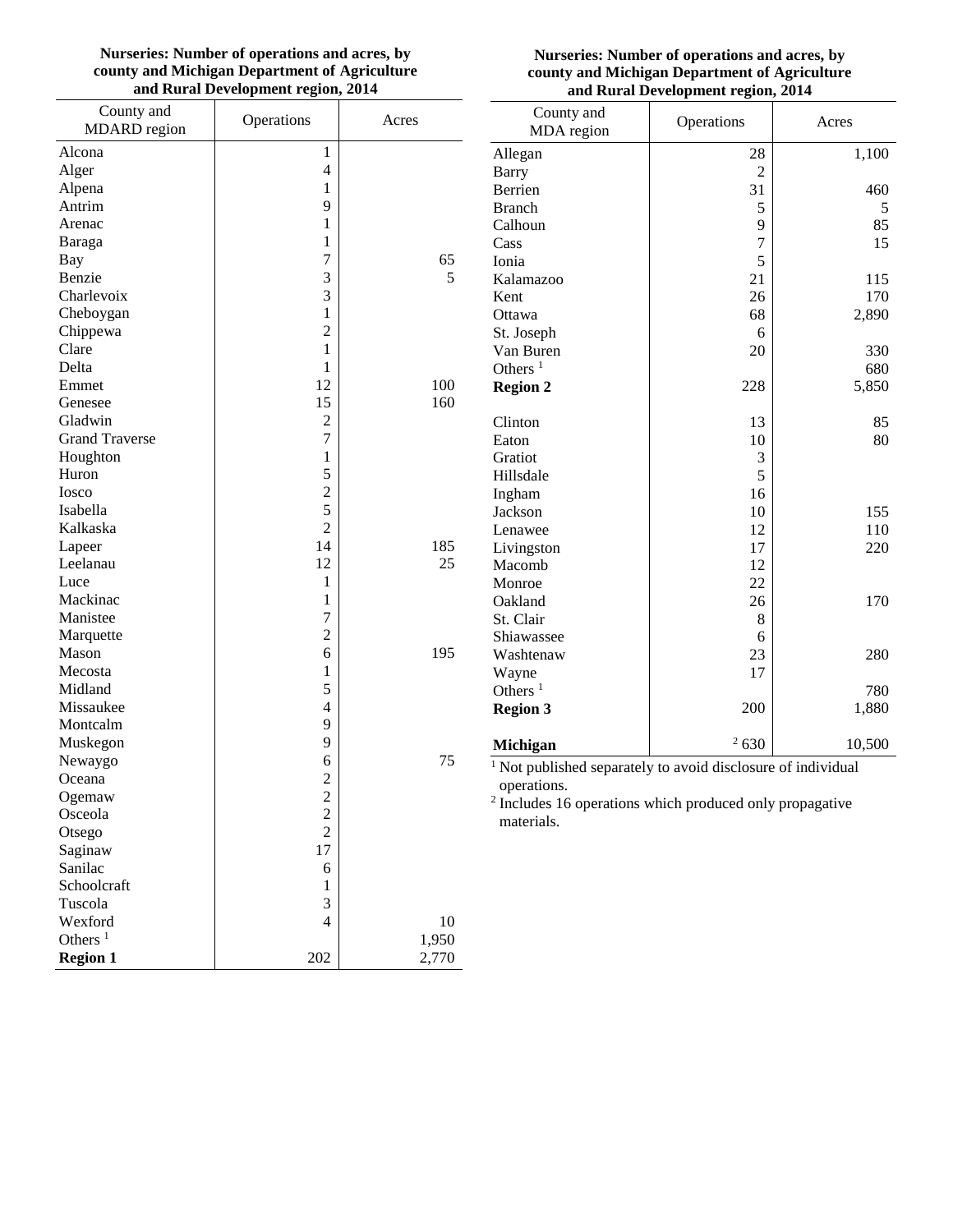# **Floriculture**

| Sales Class          | <b>Total Sales</b><br><b>Operations</b> |               | <b>Wholesale Sales</b> | <b>Retail Sales</b> |  |
|----------------------|-----------------------------------------|---------------|------------------------|---------------------|--|
|                      | <b>Number</b>                           | 1,000 dollars | $1,000$ dollars        | 1,000 dollars       |  |
| $$1 - $9,999$        | 159                                     | 500           | 100                    | 400                 |  |
| $$10,000 - $99,999$  | 210                                     | 9,300         | 1,700                  | 7,600               |  |
| $$100,00 - $499,999$ | 145                                     | 34,600        | 16,800                 | 17,800              |  |
| $$500,000+$          | 137                                     | 428,000       | 370,700                | 57,300              |  |
|                      |                                         |               |                        |                     |  |
| <b>Michigan</b>      | 651                                     | 472,400       | 389,300                | 83,100              |  |

# **Floriculture: Number of operations and sales, by sales category, 2014**

## **Floriculture: Wholesale sales, by market type and sales class, 2014**

|                                               | Sales class |                        |                         |             |          |  |
|-----------------------------------------------|-------------|------------------------|-------------------------|-------------|----------|--|
| Market type                                   | \$1-\$9,999 | $$10,000-$<br>\$99,999 | \$100,000-<br>\$499,999 | $$500,000+$ | Michigan |  |
|                                               | Percent     | Percent                | Percent                 | Percent     | Percent  |  |
| Mass merchandisers                            |             | ◠                      | 12                      | 28          |          |  |
| Home centers                                  | 11          | 10                     | Q                       | 21          | 21       |  |
| Single location gardens or retail florists    | 56          | 46                     | 38                      | 10          | 11       |  |
| Multiple location garden stores (chains)      |             | 3                      | 11                      |             |          |  |
| Landscape firms (in-house or external)        |             | 13                     | 11                      |             |          |  |
| Re-wholesalers (brokers, other growers, etc.) | 23          | 26                     | 19                      | 32          | 32       |  |

#### **Floriculture: Top five destination states by percent of sales, 2014**

| <b>State</b> | Percent |
|--------------|---------|
| Michigan     | 55      |
| Illinois     | 20      |
| Indiana      | 6       |
| Wisconsin    |         |
| Ohio         |         |
| Others       | 10      |
|              |         |

# **Floriculture: Percent of production**

**not sold by sales class, 2014**

| Class                 | Percent |
|-----------------------|---------|
| $$1 - $9,999$         | 12      |
| \$10,000 - \$99,999   | 6       |
| \$100,000 - \$499,999 | 6       |
| $$500,000 +$          | 8       |
| Michigan              |         |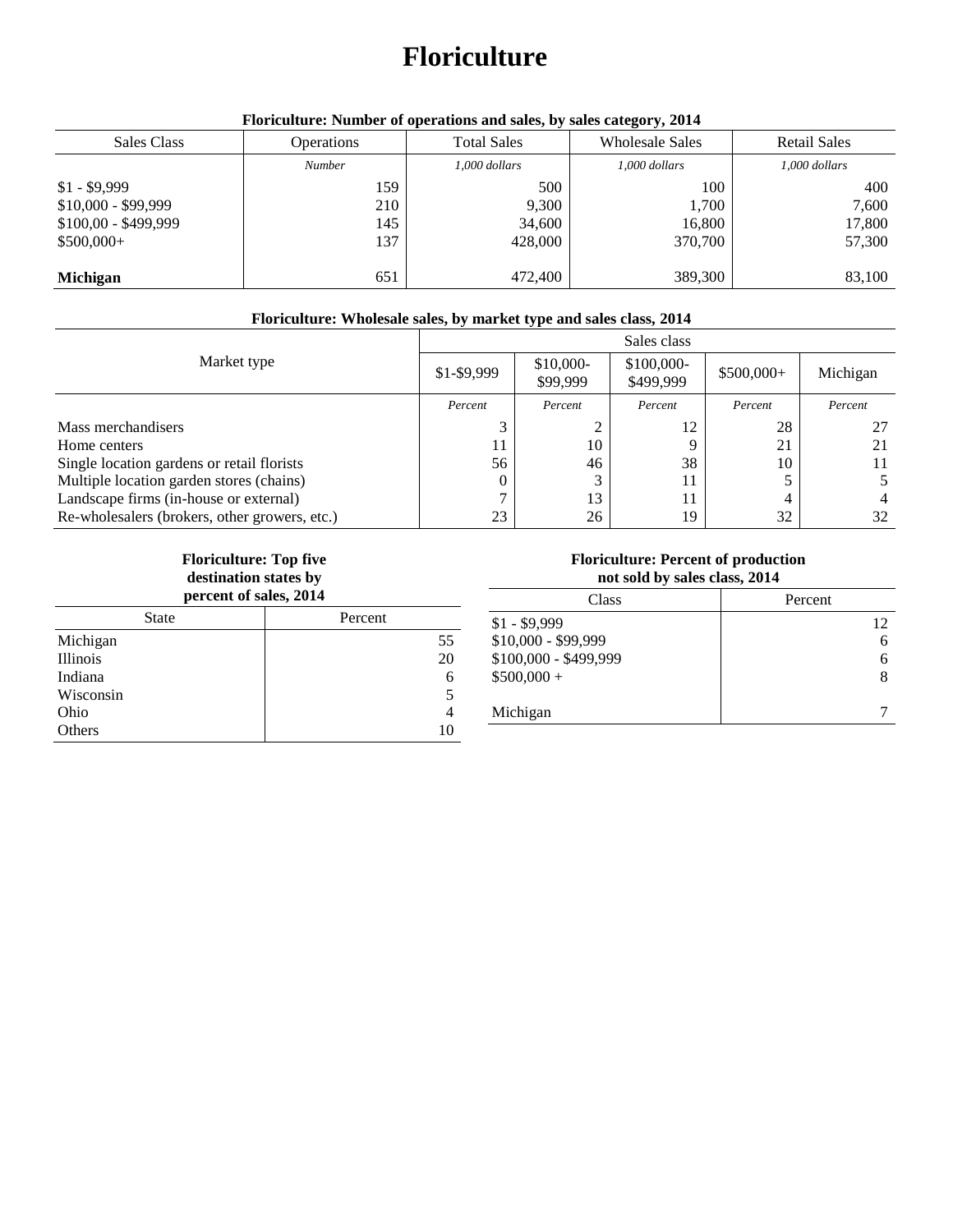## **Floriculture: Percent of operations which were asked by customers if plants were treated with neonicotinoids, by sales class,**

#### **Floriculture: Percent of operations planning to use neonicotinoids in 2015, by sales class**

| 2014                  |         | 2015, by sales class  |         |  |
|-----------------------|---------|-----------------------|---------|--|
| Class                 | Percent | Class                 | Percent |  |
| $$1 - $9,999$         |         | $$1 - $9,999$         | 3       |  |
| $$10,000 - $99,999$   |         | $$10,000 - $99,999$   | 11      |  |
| $$100,000 - $499,999$ | 19      | $$100,000 - $499,999$ | 31      |  |
| $$500,000+$           | 33      | $$500.000+$           | 49      |  |
| Michigan              | 16      | Michigan              | 20      |  |

#### **Floriculture: Pest/disease management - percent of production by type and sales class, 2014**

|                        | Sales class |                        |                         |              |          |
|------------------------|-------------|------------------------|-------------------------|--------------|----------|
| Type of control        | $$1-$9,999$ | $$10,000-$<br>\$99,999 | \$100,000-<br>\$499,000 | $$500,000 +$ | Michigan |
|                        | Percent     | Percent                | Percent                 | Percent      | Percent  |
| <b>Biological only</b> | 12          | 11                     | 10                      | 13           | 13       |
| Chemical only          | 19          | 50                     | 58                      | 50           | 51       |
| Biological & chemical  | 24          | 23                     | 20                      | 34           | 33       |
| None                   | 45          | 16                     | 12                      |              | 3        |

## **Floriculture: Irrigation water sources, by sales class, 2014**

|                    |             |                       | Sales class             |             |          |
|--------------------|-------------|-----------------------|-------------------------|-------------|----------|
| Source             | $$1-$9,999$ | \$10,000-<br>\$99,999 | \$100,000-<br>\$499,999 | $$500,000+$ | Michigan |
|                    | Percent     | Percent               | Percent                 | Percent     | Percent  |
| Natural surface    |             | 10                    | 12                      |             |          |
| City (potable)     | 12          | 25                    | 19                      | 34          | 33       |
| Captured/reclaimed |             |                       | 4                       |             | 10       |
| Well               | 74          | 64                    | 65                      | 52          | 53       |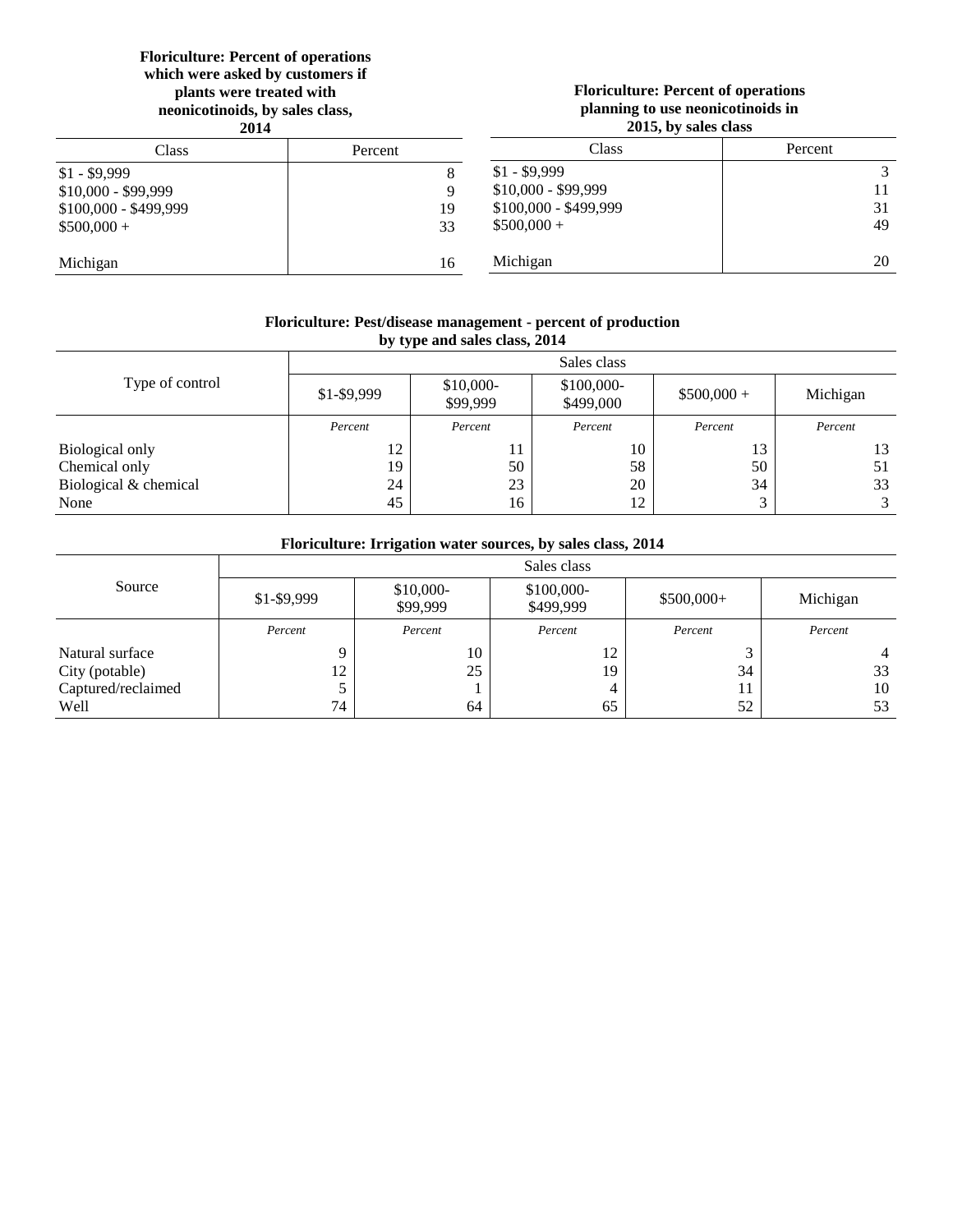#### **Floriculture: Maximum daily water withdrawal/use by sales class, 2014**

| Class             | Gallons |
|-------------------|---------|
|                   | Average |
| \$1-9,999         | 750     |
| \$10,000-99,999   | 2,550   |
| \$100,000-499,999 | 4,900   |
| \$500,000+        | 24,800  |
|                   |         |
| Michigan          | 7.300   |

#### **Floriculture: Water draw reduction methods, percent of operations using, by sales class, 2014**

|                          | Sales class |                        |                         |             |          |
|--------------------------|-------------|------------------------|-------------------------|-------------|----------|
| Method                   | $$1-$9,999$ | $$10,000-$<br>\$99,999 | \$100,000-<br>\$499,999 | $$500,000+$ | Michigan |
|                          | Percent     | Percent                | Percent                 | Percent     | Percent  |
| Capture & use rain water | 37          | 26                     | 21                      | 12          | 25       |
| Reuse/recycle water      | 10          | 8                      | 10                      | 15          | 10       |
| Smart irrigation $1$     | 42          | 44                     | 52                      | 73          | 51       |
| Minimal leaching         | 42          | 59                     | 68                      | 76          | 60       |
| Other                    | 12          | Q                      | 10                      |             | 9        |

<sup>1</sup> Technology or practices that keep water from falling in non-crop areas.

| Problem                         | First choice | Second choice | Third choice | Fourth choice | Fifth choice |
|---------------------------------|--------------|---------------|--------------|---------------|--------------|
|                                 | Percent      | Percent       | Percent      | Percent       | Percent      |
| Availability of financing       | 4            |               |              |               |              |
| Competition                     | 16           | 10            |              | 10            |              |
| Energy availability/costs       | 13           | 11            |              | 12            |              |
| Excessive debt                  |              |               |              |               |              |
| Government regulations          | 11           |               |              |               |              |
| Labor availability              | 15           |               |              |               |              |
| Labor costs                     |              | 18            | 14           |               |              |
| Loss of chemical registration   |              |               |              |               |              |
| Market demand                   |              | 12            |              | 11            | 13           |
| Marketing                       |              |               |              |               | 6            |
| Non-native pest information     |              |               |              |               |              |
| Profitability                   | 16           | 16            | 16           | 12            |              |
| Water withdraw/use/availability |              |               |              |               |              |
| Other                           |              |               |              |               | 3.           |

# **Floriculture: Current or future production problems**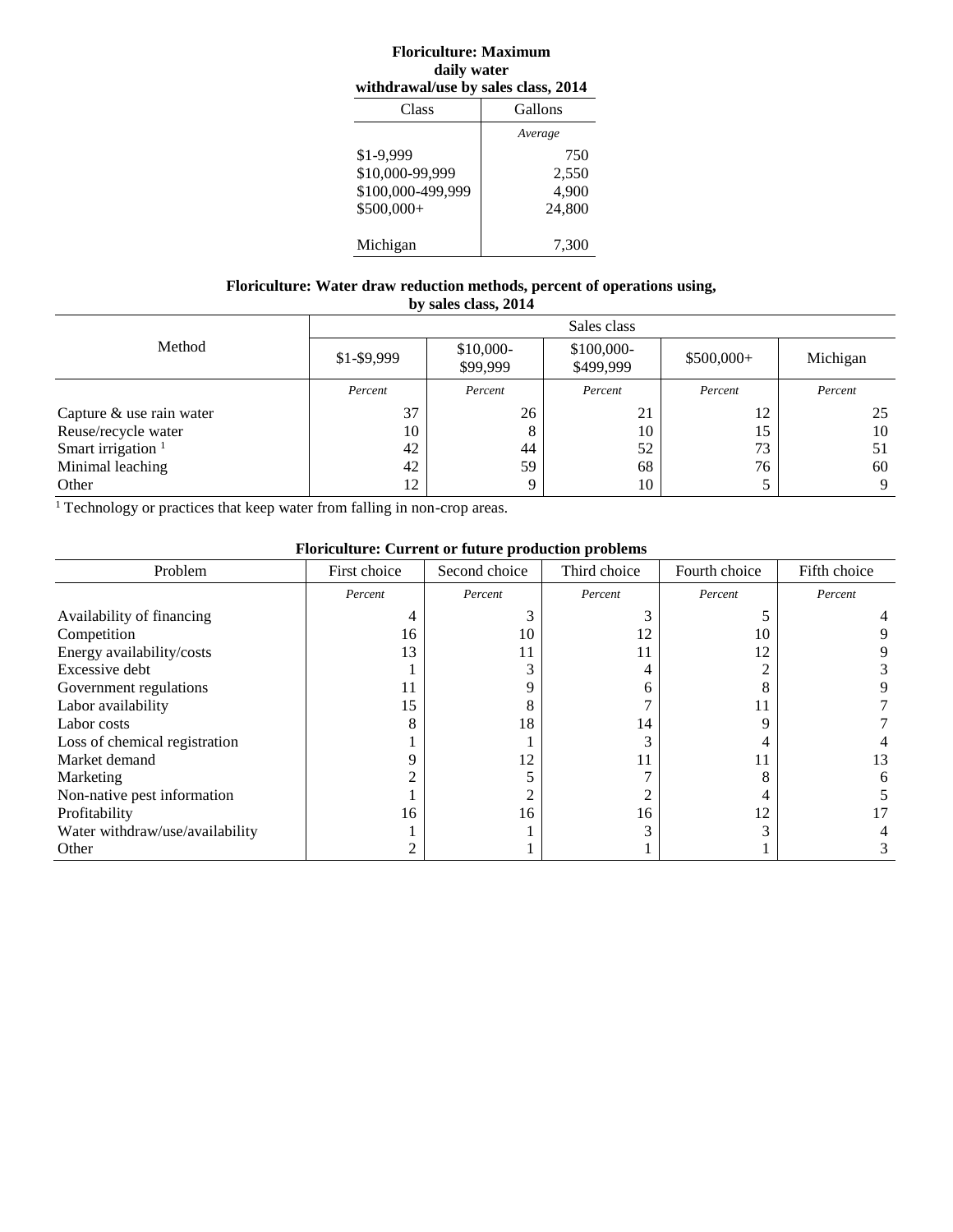## **Floriculture: Sources of information for business decision making, 2014**

| Source                    | First choice | Second choice | Third choice | Fourth choice |
|---------------------------|--------------|---------------|--------------|---------------|
|                           | Percent      | Percent       | Percent      | Percent       |
| Other growers             | 41           | 17            | 19           | 14            |
| Michigan State University | 26           | 18            | 20           | 17            |
| <b>Extension service</b>  |              | 22            | 20           | 18            |
| Commercial tech. reps     |              | 22            | 17           | 13            |
| Greenhouse association    |              |               |              | 18            |
| Private consultant        |              |               |              | 9             |
| Other college/university  |              | ◠             |              | 8             |
| Other                     |              |               |              |               |

#### **Floriculture: Business communication and research methods, 2014**

| Medium               | Percent |
|----------------------|---------|
| Face-to-face contact | 79      |
| Internet             | 62      |
| Magazines/journals   | 65      |
| Podcast              |         |
| Seminars/trade shows | 43      |
| Social media         | 10      |
| Telephone/fax        | 32      |
| Webinars             | q       |
| Other                |         |

## **Floriculture: Operations using Michigan Floriculture Growers Council as primary legislative contact, by sales class, 2014**

| Class                 | Percent |
|-----------------------|---------|
| $$1 - $9,999$         | 10      |
| \$10,000 - \$99,999   | 25      |
| \$100,000 - \$499,999 | 45      |
| $$500,000+$           | 64      |
| Michigan              | 34      |

#### **Floriculture: To represent business social media used, 2014**

| ustu, 2014      |         |  |  |  |
|-----------------|---------|--|--|--|
| Medium          | Percent |  |  |  |
| <b>Blog</b>     |         |  |  |  |
| Facebook        | 46      |  |  |  |
| LinkedIn        | 5       |  |  |  |
| Pinterest       | 7       |  |  |  |
| <b>OR</b> Codes | 3       |  |  |  |
| Twitter         | 5       |  |  |  |
| Website         | 46      |  |  |  |
| Other           | 4       |  |  |  |
| None            |         |  |  |  |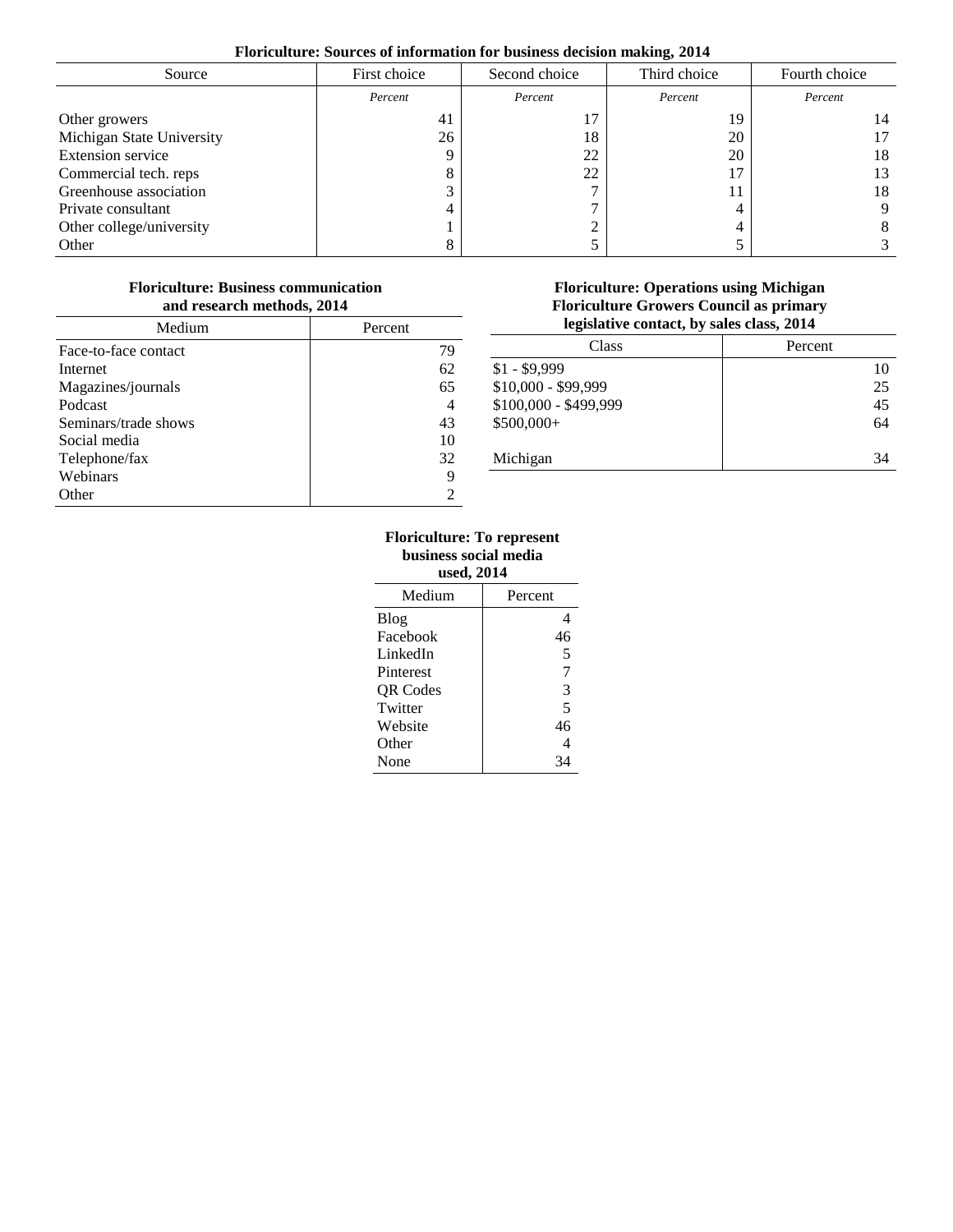#### **Floriculture: Year firm established, 2014**

| -                |         |
|------------------|---------|
| Year established | Percent |
| 1975 or earlier  | 26      |
| 1976 - 1990      | 28      |
| 1991 - 2000      | 21      |
| 2001 or later    | 25      |

#### **Floriculture: Year operator born, 2014**

| Year born       | Percent |
|-----------------|---------|
| 1945 or earlier | 17      |
| 1946 - 1955     | 31      |
| 1956 - 1965     | 32      |
| 1966 or later   |         |

# **Floriculture: Establishment of business**

**succession plan, by sales class, 2014**

| Class                 | Percent |
|-----------------------|---------|
| $$1 - $9,999$         | 20      |
| \$10,000 - \$99,999   | 26      |
| \$100,000 - \$499,999 | 38      |
| \$500,000+            | 52      |
|                       |         |
| Michigan              | 33      |

#### **Floriculture: Intentions to expand within the next year, by sales class, 2014**

| the field $y$ call, by safes class, $2017$ |         |  |
|--------------------------------------------|---------|--|
| Class                                      | Percent |  |
| $$1 - $9,999$                              | 21      |  |
| \$10,000 - \$99,999                        | 8       |  |
| \$100,000 - \$499,999                      | 14      |  |
| \$500,000+                                 | 20      |  |
| Michigan                                   | 15      |  |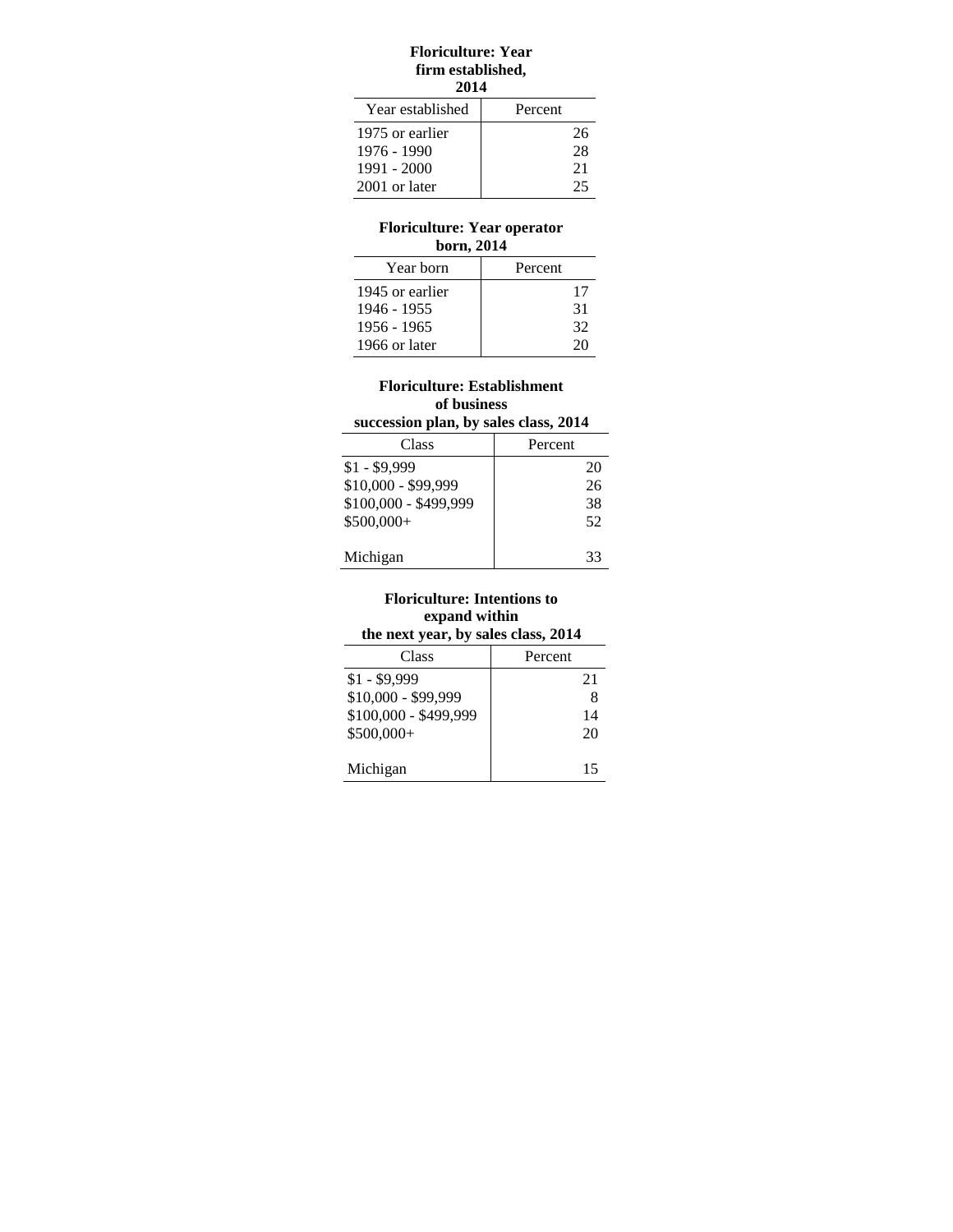# **Greenhouses**

| Size class                 | Operations    | Area             |
|----------------------------|---------------|------------------|
|                            | <b>Number</b> | $1,000$ sq. feet |
| Less than $4,000$ sq. feet | 172           | 295              |
| 4,000 - 24,999 sq. feet    | 254           | 2,920            |
| 25,000 - 99,999 sq. feet   | 162           | 8,920            |
| 100,000 or more sq. feet   | 117           | 38,265           |
| Michigan                   | 705           | 50,400           |

## **Greenhouses: Operations and area by size class, 2014**

#### **Greenhouses: Greenhouse production area by type**

| n'y risk          |            |                  |  |  |
|-------------------|------------|------------------|--|--|
| Type              | Operations | Area             |  |  |
|                   | Number     | $1,000$ sq. feet |  |  |
| <b>Glass</b>      | 74         | 4,000            |  |  |
| Rigid plastic     | 131        | 3,470            |  |  |
| Double layer poly | 551        | 41,165           |  |  |
| Single layer poly | 152        | 1,680            |  |  |
| Other             |            | 85               |  |  |
| Michigan          | 705        | 50,400           |  |  |

# **Greenhouses: Principal type of heater by size class, 2014**

|                           | Size class  |                       |                      |                |          |
|---------------------------|-------------|-----------------------|----------------------|----------------|----------|
| Type                      | LT 4,000 SF | $4,000-$<br>24,999 SF | 25,000-<br>99,999 SF | $100,000 + SF$ | Michigan |
|                           | Percent     | Percent               | Percent              | Percent        | Percent  |
| Vented unit heater        | 46          | 73                    | 85                   | 84             |          |
| Direct fire unit heater   | 12          | 4                     |                      | 4              | 6        |
| Condensing boiler         | 4           | 6                     |                      | h              |          |
| Non-condensing boiler     |             | 4                     |                      | b              |          |
| Biomass burner/wood stove |             | 6                     |                      |                |          |
| None                      | 24          |                       |                      | O              |          |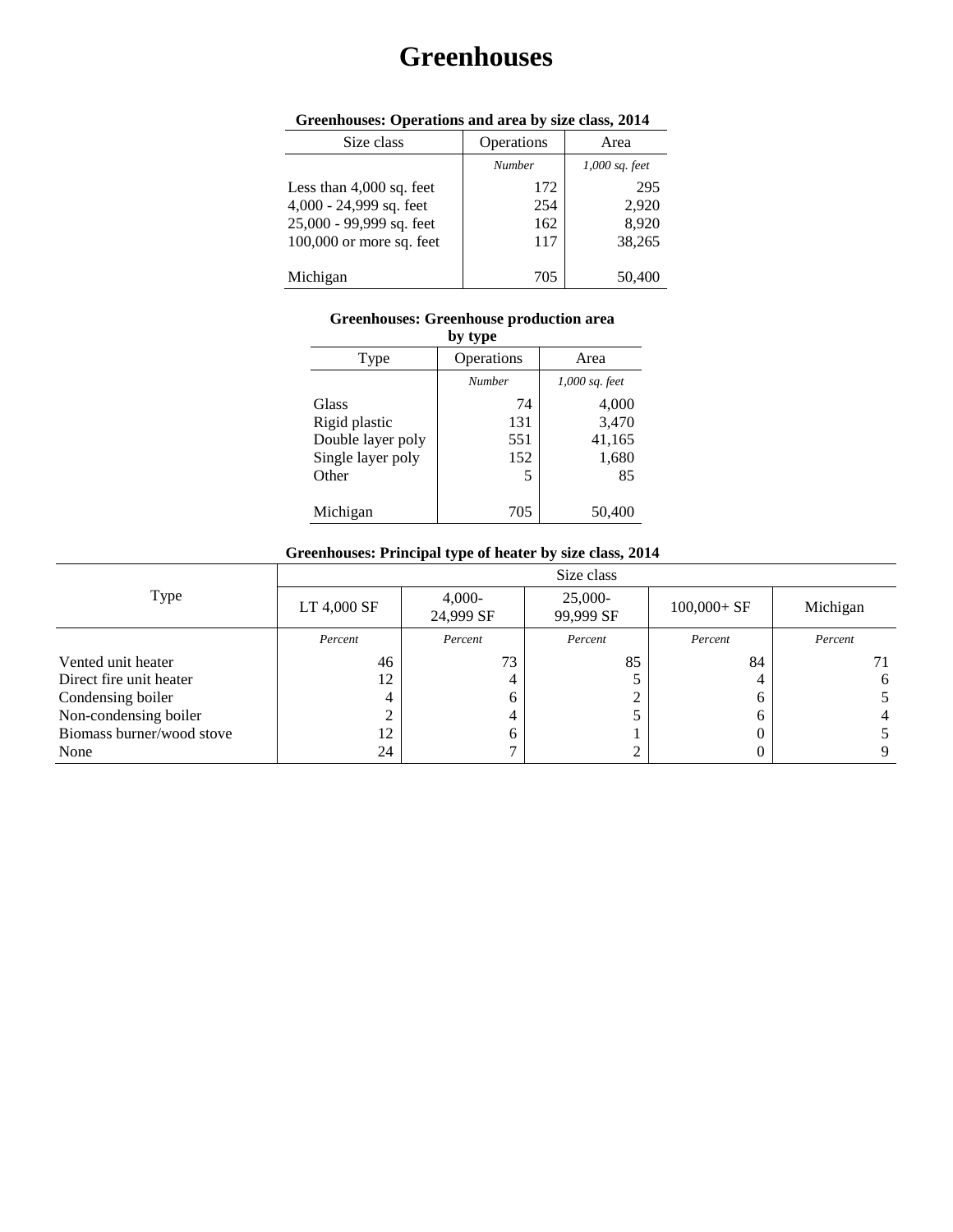| Greenhouses: Average heating costs by fuel type and size class, 2014 <sup>1</sup> |  |  |  |  |
|-----------------------------------------------------------------------------------|--|--|--|--|
|-----------------------------------------------------------------------------------|--|--|--|--|

|                                | Size class     |                        |                        |                |                |  |
|--------------------------------|----------------|------------------------|------------------------|----------------|----------------|--|
| Type                           | LT 4,000 SF    | $4.000 -$<br>24,999 SF | $25,000-$<br>99.999 SF | $100,000 + SF$ | Michigan       |  |
|                                | <b>Dollars</b> | <b>Dollars</b>         | <b>Dollars</b>         | <b>Dollars</b> | <b>Dollars</b> |  |
| Natural gas                    | 1,200          | 3,150                  | 24,900                 | 177,000        | 36,500         |  |
| Fuel oil-heating oil, kerosene | 180            | 570                    | 270                    | 100            | 350            |  |
| Propane                        | 850            | 1,900                  | 2,350                  | 6,200          | 2,450          |  |
| Electricity                    | 30             | 70                     | 410                    | 6,800          | 1,250          |  |
| Biomass & wood logs            | 40             | 110                    | 70                     | 2,200          | 450            |  |
| Total                          | 2,300          | 5,800                  | 28,000                 | 192,300        | 41,000         |  |

<sup>1</sup> Mean of total greenhouses.

# **Greenhouses: Lighting used to control plant growth/flowering by size class, 2014**

| Type                        | LT 4,000 SF | $4,000-$<br>24,999 SF | 25,000-<br>99,999 SF | $100,000 + SF$ | Michigan |
|-----------------------------|-------------|-----------------------|----------------------|----------------|----------|
|                             | Percent     | Percent               | Percent              | Percent        | Percent  |
| Fluorescent                 | 14          | 18                    | 22                   | 37             | 21       |
| Incandescent                | 6           | 12                    | 15                   | 47             |          |
| MH (metal halide)           |             |                       | b                    | 14             | 4        |
| HPS (high pressure sodium)  | 0           | 3                     | 28                   | 72             | 19       |
| LED (light emitting diodes) | O           | 3                     |                      |                |          |
| Other                       |             |                       |                      |                |          |
| None                        | 81          | 72                    | 66                   | 23             | 65       |

#### **Greenhouses: Average electricity expenditures for lighting to control plant growth and flowering, by size class, 2014 <sup>1</sup>**

| Size class                 | Dollars |
|----------------------------|---------|
| Less than $4,000$ sq. feet | 180     |
| 4,000-24,999 sq. feet      | 460     |
| 25,000-99,999 sq. feet     | 3,360   |
| $100,000$ or more sq. feet | 32,650  |
| Michigan                   | 6.400   |

<sup>1</sup> Mean of total greenhouses.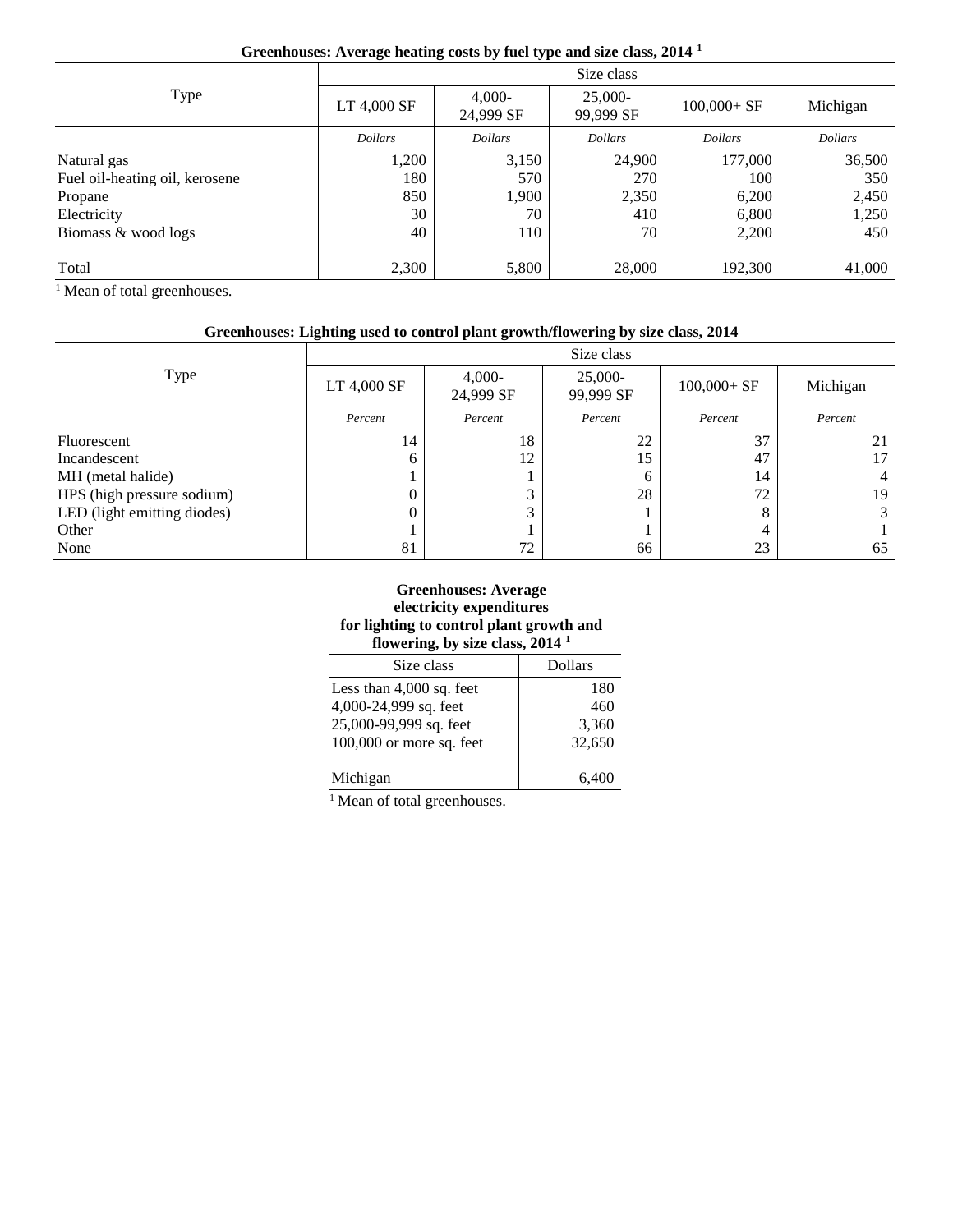|                                                   | Size class   |                        |                      |                |          |  |
|---------------------------------------------------|--------------|------------------------|----------------------|----------------|----------|--|
| Strategy                                          | LT 4,000 SF  | $4.000 -$<br>24,999 SF | 25,000-<br>99,999 SF | $100,000 + SF$ | Michigan |  |
|                                                   | Percent      | Percent                | Percent              | Percent        | Percent  |  |
| Used photoperiodic lighting for long day plants   |              |                        | 22                   | 61             | 17       |  |
| Used high intensity lighting for young plants     |              |                        | 22                   | 56             | 16       |  |
| Purchased more efficient growing lights           |              |                        | 8                    | 31             | 9        |  |
| Purchased more efficient heaters/heating system   | <sub>6</sub> | 21                     | 32                   | 52             | 25       |  |
| Managed temperatures based on crop & finish date  | 20           | 42                     | 62                   | 83             | 48       |  |
| Used temperature integration                      |              | 9                      | 18                   | 34             | 15       |  |
| Reduced air leaks                                 | 35           | 60                     | 73                   | 76             | 60       |  |
| Transplanted larger plugs & liners                | 11           | 26                     | 31                   | 54             | 28       |  |
| Installed and/or used retractable curtains        | 6            | 9                      | 18                   | 42             | 16       |  |
| Installed and/or used horizontal air flow fans    | 21           | 34                     | 49                   | 70             | 40       |  |
| Installed/used infrared anti-condensate poly film | 8            | 18                     | 34                   | 63             | 27       |  |
| Insulated side, knee, and/or end walls            | 15           | 22                     | 28                   | 46             | 24       |  |
| Other                                             |              |                        | $\theta$             | 6              |          |  |
| None                                              | 42           | 22                     | 9                    | 3              | 21       |  |

# **Greenhouses: Energy conservation strategies in effect during 2014, by size class**

## **Greenhouses: Alternative energy sources used, 2014**

| ັ              |         |
|----------------|---------|
| Source         | Percent |
| Solar          |         |
| <b>Biomass</b> | 10      |
| Wind or other  |         |
| None           | ጸና      |